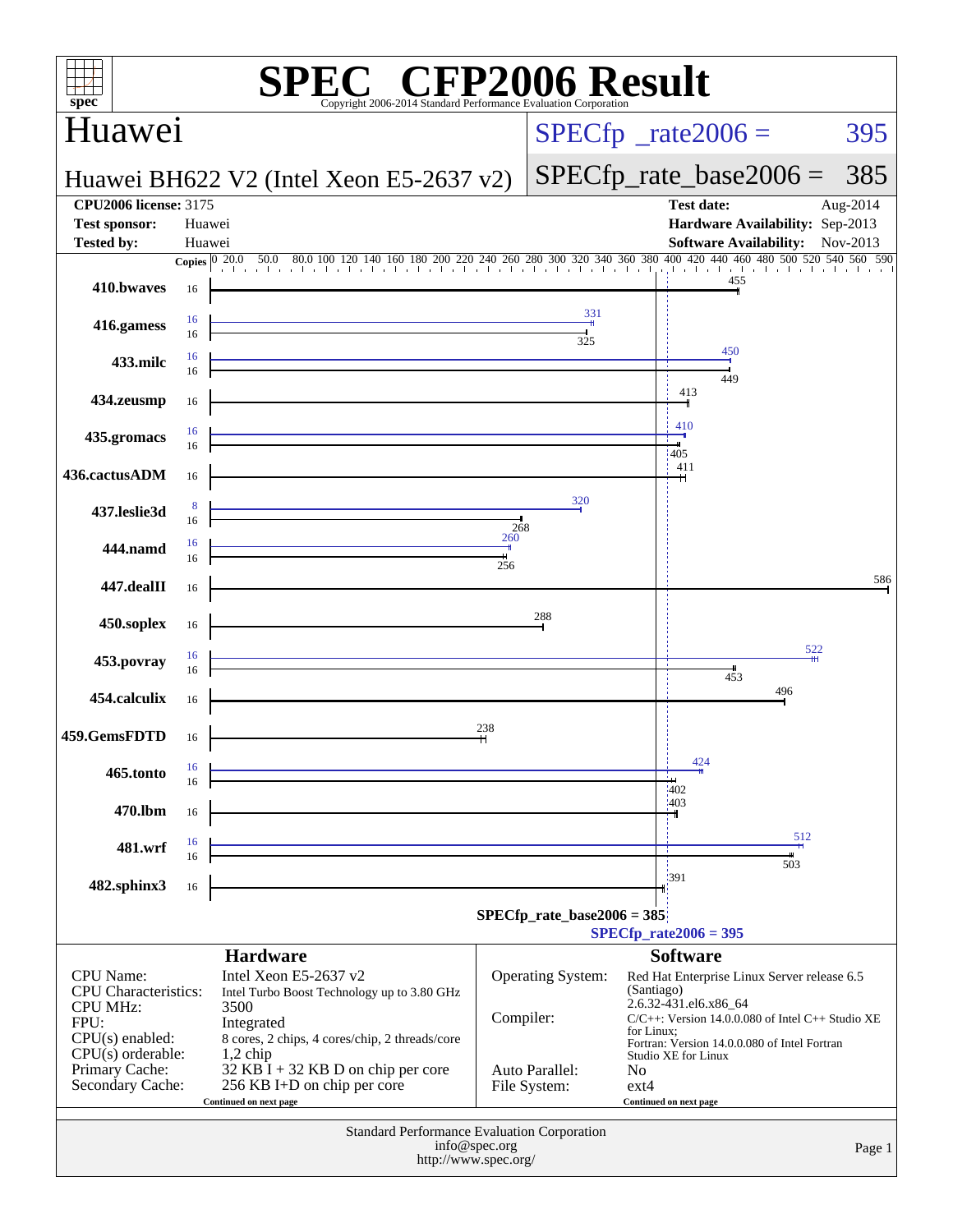

### Huawei

#### $SPECTp_rate2006 = 395$

Huawei BH622 V2 (Intel Xeon E5-2637 v2)

[SPECfp\\_rate\\_base2006 =](http://www.spec.org/auto/cpu2006/Docs/result-fields.html#SPECfpratebase2006) 385

**[CPU2006 license:](http://www.spec.org/auto/cpu2006/Docs/result-fields.html#CPU2006license)** 3175 **[Test date:](http://www.spec.org/auto/cpu2006/Docs/result-fields.html#Testdate)** Aug-2014 **[Test sponsor:](http://www.spec.org/auto/cpu2006/Docs/result-fields.html#Testsponsor)** Huawei **[Hardware Availability:](http://www.spec.org/auto/cpu2006/Docs/result-fields.html#HardwareAvailability)** Sep-2013

| <b>Tested by:</b>                                                          | Huawei                                                                                                                |                                                                                    | <b>Software Availability:</b> Nov-2013                           |  |
|----------------------------------------------------------------------------|-----------------------------------------------------------------------------------------------------------------------|------------------------------------------------------------------------------------|------------------------------------------------------------------|--|
| L3 Cache:<br>Other Cache:<br>Memory:<br>Disk Subsystem:<br>Other Hardware: | 15 MB I+D on chip per chip<br>None<br>256 GB (16 x 16 GB 2Rx4 PC3-14900R-13, ECC)<br>1 X 300 GB SAS 10000 RPM<br>None | <b>System State:</b><br><b>Base Pointers:</b><br>Peak Pointers:<br>Other Software: | Run level 3 (multi-user)<br>$32/64$ -bit<br>$32/64$ -bit<br>None |  |
|                                                                            |                                                                                                                       |                                                                                    |                                                                  |  |

| <b>Results Table</b> |               |                |       |                |       |                |       |               |                |              |                |              |                |              |
|----------------------|---------------|----------------|-------|----------------|-------|----------------|-------|---------------|----------------|--------------|----------------|--------------|----------------|--------------|
| <b>Base</b>          |               |                |       |                |       |                |       | <b>Peak</b>   |                |              |                |              |                |              |
| <b>Benchmark</b>     | <b>Copies</b> | <b>Seconds</b> | Ratio | <b>Seconds</b> | Ratio | <b>Seconds</b> | Ratio | <b>Copies</b> | <b>Seconds</b> | <b>Ratio</b> | <b>Seconds</b> | <b>Ratio</b> | <b>Seconds</b> | <b>Ratio</b> |
| 410.bwayes           | 16            | 477            | 455   | 476            | 457   | 478            | 455   | 16            | 477            | 455          | 476            | 457          | 478            | 455          |
| 416.gamess           | 16            | 963            | 325   | 964            | 325   | 964            | 325   | 16            | 947            | 331          | 951            | 329          | 947            | 331          |
| 433.milc             | 16            | 327            | 449   | 327            | 449   | 327            | 449   | 16            | 326            | 450          | 327            | 450          | 327            | 449          |
| 434.zeusmp           | 16            | 352            | 414   | 352            | 413   | 353            | 412   | 16            | 352            | 414          | 352            | 413          | 353            | 412          |
| 435.gromacs          | 16            | 282            | 406   | 283            | 404   | 282            | 405   | 16            | 278            | 411          | 279            | 409          | 279            | 410          |
| 436.cactusADM        | 16            | 470            | 407   | 465            | 411   | 465            | 411   | 16            | 470            | 407          | 465            | 411          | 465            | 411          |
| 437.leslie3d         | 16            | 559            | 269   | 560            | 268   | 561            | 268   | 8             | 235            | 320          | 235            | 320          | 235            | 320          |
| 444.namd             | 16            | 501            | 256   | 502            | 256   | 508            | 253   | 16            | 497            | 258          | 494            | 260          | 494            | 260          |
| 447.dealII           | 16            | 312            | 586   | 313            | 585   | 312            | 586   | 16            | 312            | 586          | 313            | 585          | 312            | 586          |
| 450.soplex           | 16            | 464            | 288   | 465            | 287   | 463            | 288   | 16            | 464            | 288          | 465            | 287          | 463            | 288          |
| 453.povray           | 16            | 188            | 453   | 188            | 454   | 188            | 452   | 16            | 164            | 520          | 162            | 525          | 163            | 522          |
| 454.calculix         | 16            | 266            | 497   | 266            | 496   | 266            | 496   | 16            | 266            | 497          | 266            | 496          | 266            | 496          |
| 459.GemsFDTD         | 16            | 713            | 238   | 726            | 234   | 713            | 238   | 16            | 713            | 238          | 726            | 234          | 713            | 238          |
| 465.tonto            | 16            | 391            | 402   | 392            | 402   | 395            | 398   | 16            | 371            | 424          | 372            | 423          | 370            | 426          |
| 470.1bm              | 16            | 545            | 403   | 547            | 402   | 546            | 403   | 16            | 545            | 403          | 547            | 402          | 546            | 403          |
| 481.wrf              | 16            | 357            | 501   | 355            | 503   | 356            | 503   | 16            | 349            | 512          | 351            | 509          | 349            | 512          |
| 482.sphinx3          | 16            | 798            | 391   | 798            | 391   | 795            | 392   | 16            | 798            | 391          | 798            | 391          | 795            | 392          |

Results appear in the [order in which they were run.](http://www.spec.org/auto/cpu2006/Docs/result-fields.html#RunOrder) Bold underlined text [indicates a median measurement.](http://www.spec.org/auto/cpu2006/Docs/result-fields.html#Median)

#### **[Submit Notes](http://www.spec.org/auto/cpu2006/Docs/result-fields.html#SubmitNotes)**

 The numactl mechanism was used to bind copies to processors. The config file option 'submit' was used to generate numactl commands to bind each copy to a specific processor. For details, please see the config file.

#### **[Operating System Notes](http://www.spec.org/auto/cpu2006/Docs/result-fields.html#OperatingSystemNotes)**

Stack size set to unlimited using "ulimit -s unlimited"

#### **[Platform Notes](http://www.spec.org/auto/cpu2006/Docs/result-fields.html#PlatformNotes)**

 Sysinfo program /spec14/config/sysinfo.rev6818 \$Rev: 6818 \$ \$Date:: 2012-07-17 #\$ e86d102572650a6e4d596a3cee98f191 running on localhost.localdomain Tue Aug 26 16:48:17 2014

Continued on next page

Standard Performance Evaluation Corporation [info@spec.org](mailto:info@spec.org) <http://www.spec.org/>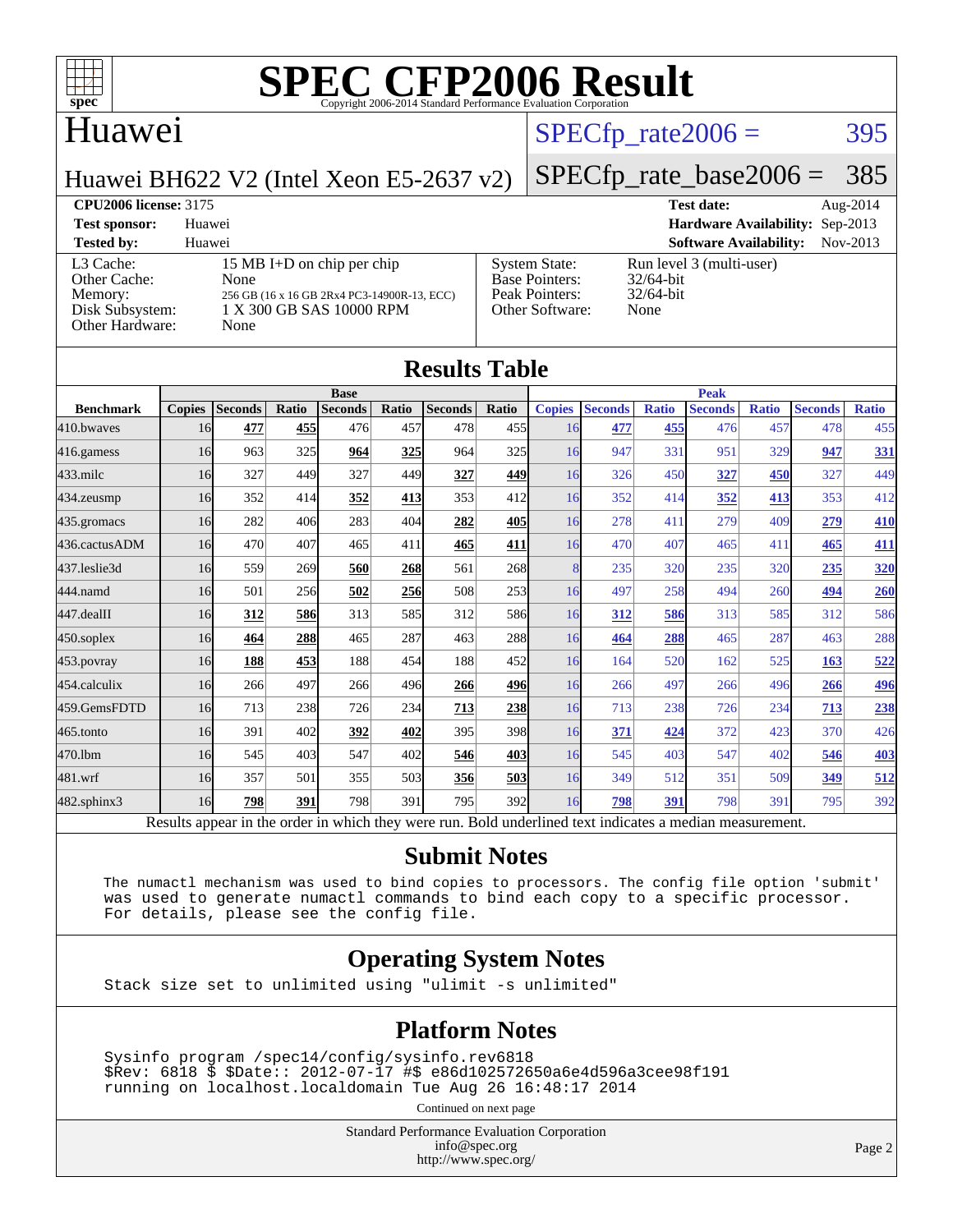

### Huawei

 $SPECTp\_rate2006 = 395$ 

[SPECfp\\_rate\\_base2006 =](http://www.spec.org/auto/cpu2006/Docs/result-fields.html#SPECfpratebase2006) 385

Huawei BH622 V2 (Intel Xeon E5-2637 v2)

**[CPU2006 license:](http://www.spec.org/auto/cpu2006/Docs/result-fields.html#CPU2006license)** 3175 **[Test date:](http://www.spec.org/auto/cpu2006/Docs/result-fields.html#Testdate)** Aug-2014 **[Test sponsor:](http://www.spec.org/auto/cpu2006/Docs/result-fields.html#Testsponsor)** Huawei **[Hardware Availability:](http://www.spec.org/auto/cpu2006/Docs/result-fields.html#HardwareAvailability)** Sep-2013 **[Tested by:](http://www.spec.org/auto/cpu2006/Docs/result-fields.html#Testedby)** Huawei **[Software Availability:](http://www.spec.org/auto/cpu2006/Docs/result-fields.html#SoftwareAvailability)** Nov-2013

#### **[Platform Notes \(Continued\)](http://www.spec.org/auto/cpu2006/Docs/result-fields.html#PlatformNotes)**

Standard Performance Evaluation Corporation [info@spec.org](mailto:info@spec.org) Page 3 This section contains SUT (System Under Test) info as seen by some common utilities. To remove or add to this section, see: <http://www.spec.org/cpu2006/Docs/config.html#sysinfo> From /proc/cpuinfo model name : Intel $(R)$  Xeon $(R)$  CPU E5-2637 v2 @ 3.50GHz 2 "physical id"s (chips) 16 "processors" cores, siblings (Caution: counting these is hw and system dependent. The following excerpts from /proc/cpuinfo might not be reliable. Use with caution.) cpu cores : 4 siblings : 8 physical 0: cores 1 2 3 4 physical 1: cores 1 2 3 4 cache size : 15360 KB From /proc/meminfo<br>MemTotal: 264478184 kB HugePages\_Total: 0<br>Hugepagesize: 2048 kB Hugepagesize: /usr/bin/lsb\_release -d Red Hat Enterprise Linux Server release 6.5 (Santiago) From /etc/\*release\* /etc/\*version\* redhat-release: Red Hat Enterprise Linux Server release 6.5 (Santiago) system-release: Red Hat Enterprise Linux Server release 6.5 (Santiago) system-release-cpe: cpe:/o:redhat:enterprise\_linux:6server:ga:server uname -a: Linux localhost.localdomain 2.6.32-431.el6.x86\_64 #1 SMP Sun Nov 10 22:19:54 EST 2013 x86\_64 x86\_64 x86\_64 GNU/Linux run-level 3 Aug 22 01:34 SPEC is set to: /spec14<br>Filesystem Type Type Size Used Avail Use% Mounted on /dev/sda2 ext4 265G 40G 212G 16% / Additional information from dmidecode: BIOS Insyde Corp. RMIBV629 05/12/2014 Memory: 10x Hynix HMT42GR7AFR4C-RD 16 GB 1866 MHz 2 rank 8x NO DIMM NO DIMM 6x Samsung M393B2G70DB0-CMA 16 GB 1866 MHz 2 rank (End of data from sysinfo program)

<http://www.spec.org/>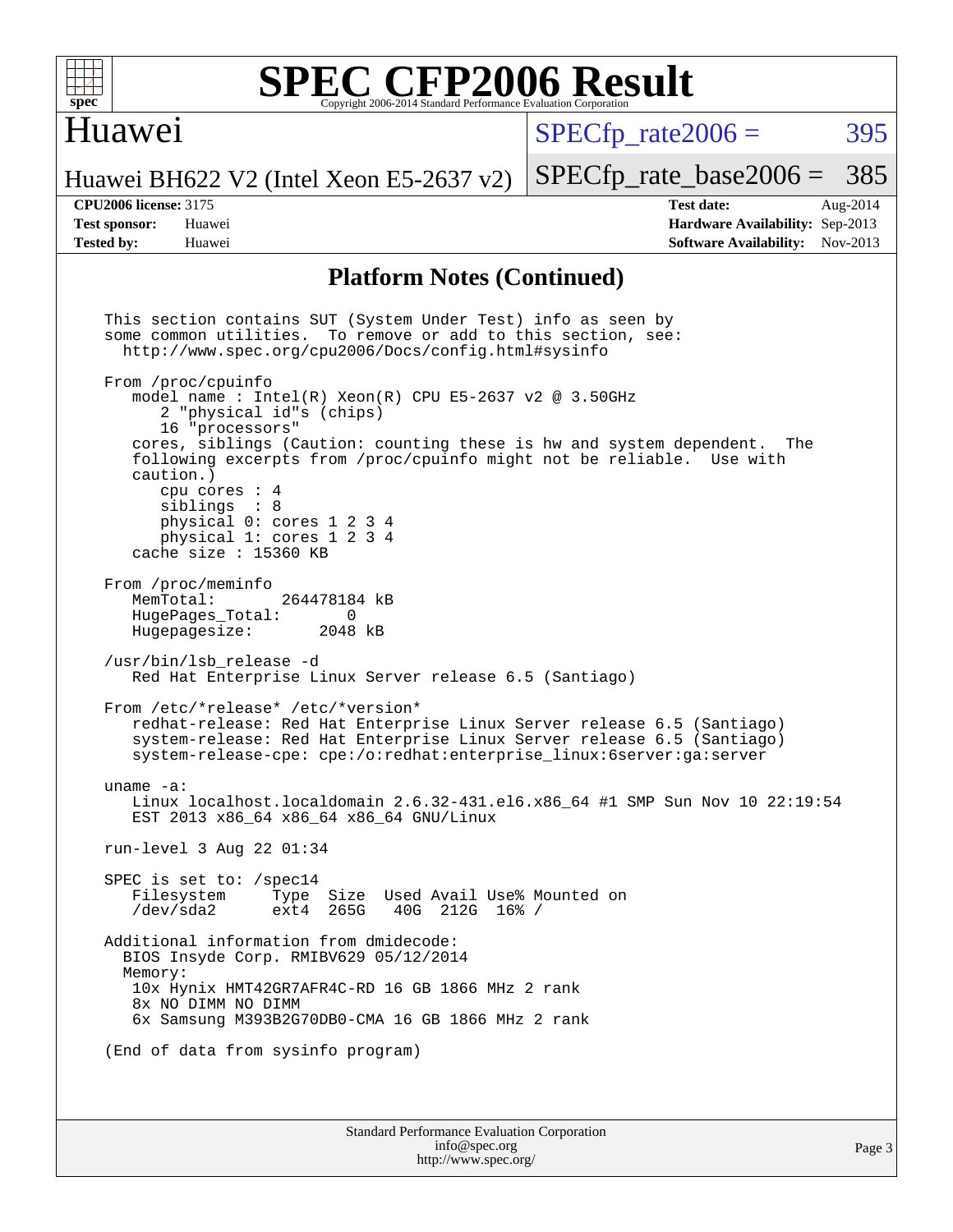

#### Huawei

 $SPECTp\_rate2006 = 395$ 

Huawei BH622 V2 (Intel Xeon E5-2637 v2)

**[Test sponsor:](http://www.spec.org/auto/cpu2006/Docs/result-fields.html#Testsponsor)** Huawei **[Hardware Availability:](http://www.spec.org/auto/cpu2006/Docs/result-fields.html#HardwareAvailability)** Sep-2013

[SPECfp\\_rate\\_base2006 =](http://www.spec.org/auto/cpu2006/Docs/result-fields.html#SPECfpratebase2006) 385 **[CPU2006 license:](http://www.spec.org/auto/cpu2006/Docs/result-fields.html#CPU2006license)** 3175 **[Test date:](http://www.spec.org/auto/cpu2006/Docs/result-fields.html#Testdate)** Aug-2014

**[Tested by:](http://www.spec.org/auto/cpu2006/Docs/result-fields.html#Testedby)** Huawei **[Software Availability:](http://www.spec.org/auto/cpu2006/Docs/result-fields.html#SoftwareAvailability)** Nov-2013

#### **[General Notes](http://www.spec.org/auto/cpu2006/Docs/result-fields.html#GeneralNotes)**

Environment variables set by runspec before the start of the run: LD LIBRARY PATH = "/spec14/libs/32:/spec14/libs/64:/spec14/sh"

 Binaries compiled on a system with 1x Core i7-860 CPU + 8GB memory using RedHat EL 6.4 Transparent Huge Pages enabled with: echo always > /sys/kernel/mm/redhat\_transparent\_hugepage/enabled Filesystem page cache cleared with: echo 1> /proc/sys/vm/drop\_caches runspec command invoked through numactl i.e.: numactl --interleave=all runspec <etc>

**[Base Compiler Invocation](http://www.spec.org/auto/cpu2006/Docs/result-fields.html#BaseCompilerInvocation)**

[C benchmarks](http://www.spec.org/auto/cpu2006/Docs/result-fields.html#Cbenchmarks):  $\text{icc}$   $-\text{m64}$ 

[C++ benchmarks:](http://www.spec.org/auto/cpu2006/Docs/result-fields.html#CXXbenchmarks) [icpc -m64](http://www.spec.org/cpu2006/results/res2014q3/cpu2006-20140826-31064.flags.html#user_CXXbase_intel_icpc_64bit_bedb90c1146cab66620883ef4f41a67e)

[Fortran benchmarks](http://www.spec.org/auto/cpu2006/Docs/result-fields.html#Fortranbenchmarks): [ifort -m64](http://www.spec.org/cpu2006/results/res2014q3/cpu2006-20140826-31064.flags.html#user_FCbase_intel_ifort_64bit_ee9d0fb25645d0210d97eb0527dcc06e)

[Benchmarks using both Fortran and C](http://www.spec.org/auto/cpu2006/Docs/result-fields.html#BenchmarksusingbothFortranandC): [icc -m64](http://www.spec.org/cpu2006/results/res2014q3/cpu2006-20140826-31064.flags.html#user_CC_FCbase_intel_icc_64bit_0b7121f5ab7cfabee23d88897260401c) [ifort -m64](http://www.spec.org/cpu2006/results/res2014q3/cpu2006-20140826-31064.flags.html#user_CC_FCbase_intel_ifort_64bit_ee9d0fb25645d0210d97eb0527dcc06e)

## **[Base Portability Flags](http://www.spec.org/auto/cpu2006/Docs/result-fields.html#BasePortabilityFlags)**

| 410.bwaves: -DSPEC CPU LP64                 |                                                                |
|---------------------------------------------|----------------------------------------------------------------|
| 416.gamess: -DSPEC_CPU_LP64                 |                                                                |
| 433.milc: -DSPEC CPU LP64                   |                                                                |
| 434.zeusmp: - DSPEC_CPU_LP64                |                                                                |
| 435.gromacs: -DSPEC_CPU_LP64 -nofor_main    |                                                                |
| 436.cactusADM: -DSPEC CPU LP64 -nofor main  |                                                                |
| 437.leslie3d: -DSPEC CPU LP64               |                                                                |
| 444.namd: -DSPEC CPU LP64                   |                                                                |
| 447.dealII: -DSPEC_CPU LP64                 |                                                                |
| 450.soplex: -DSPEC_CPU_LP64                 |                                                                |
| 453.povray: -DSPEC CPU LP64                 |                                                                |
| 454.calculix: - DSPEC CPU LP64 - nofor main |                                                                |
| 459. GemsFDTD: - DSPEC CPU LP64             |                                                                |
| 465.tonto: - DSPEC CPU LP64                 |                                                                |
| 470.1bm: - DSPEC CPU LP64                   |                                                                |
|                                             | 481.wrf: -DSPEC CPU_LP64 -DSPEC_CPU_CASE_FLAG -DSPEC_CPU_LINUX |
| 482.sphinx3: -DSPEC_CPU_LP64                |                                                                |
|                                             |                                                                |

| <b>Standard Performance Evaluation Corporation</b> |
|----------------------------------------------------|
| info@spec.org                                      |
| http://www.spec.org/                               |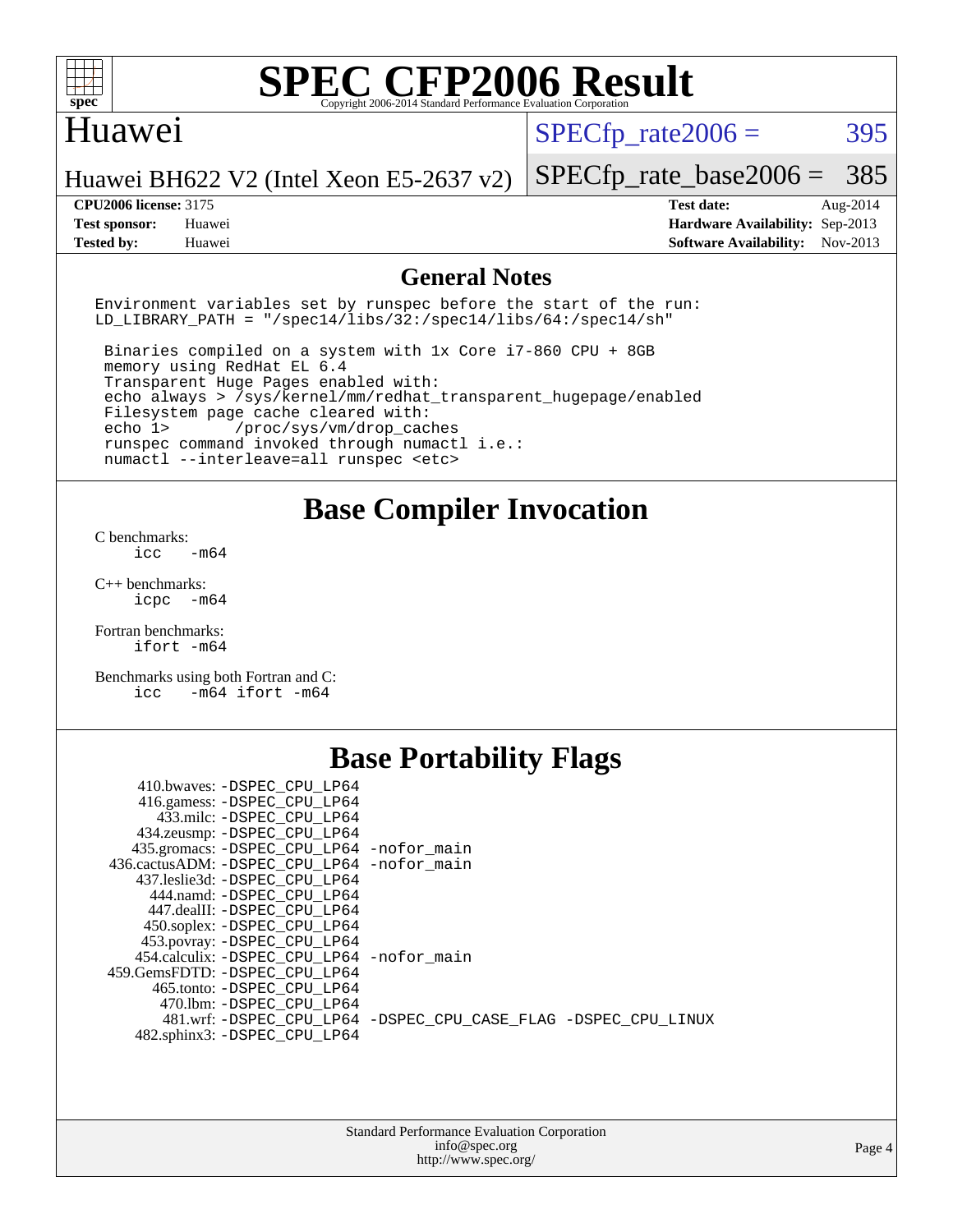

### Huawei

 $SPECTp\_rate2006 = 395$ 

Huawei BH622 V2 (Intel Xeon E5-2637 v2)

**[Tested by:](http://www.spec.org/auto/cpu2006/Docs/result-fields.html#Testedby)** Huawei **[Software Availability:](http://www.spec.org/auto/cpu2006/Docs/result-fields.html#SoftwareAvailability)** Nov-2013

**[CPU2006 license:](http://www.spec.org/auto/cpu2006/Docs/result-fields.html#CPU2006license)** 3175 **[Test date:](http://www.spec.org/auto/cpu2006/Docs/result-fields.html#Testdate)** Aug-2014 **[Test sponsor:](http://www.spec.org/auto/cpu2006/Docs/result-fields.html#Testsponsor)** Huawei **[Hardware Availability:](http://www.spec.org/auto/cpu2006/Docs/result-fields.html#HardwareAvailability)** Sep-2013

[SPECfp\\_rate\\_base2006 =](http://www.spec.org/auto/cpu2006/Docs/result-fields.html#SPECfpratebase2006) 385

## **[Base Optimization Flags](http://www.spec.org/auto/cpu2006/Docs/result-fields.html#BaseOptimizationFlags)**

[C benchmarks](http://www.spec.org/auto/cpu2006/Docs/result-fields.html#Cbenchmarks):

[-xAVX](http://www.spec.org/cpu2006/results/res2014q3/cpu2006-20140826-31064.flags.html#user_CCbase_f-xAVX) [-ipo](http://www.spec.org/cpu2006/results/res2014q3/cpu2006-20140826-31064.flags.html#user_CCbase_f-ipo) [-O3](http://www.spec.org/cpu2006/results/res2014q3/cpu2006-20140826-31064.flags.html#user_CCbase_f-O3) [-no-prec-div](http://www.spec.org/cpu2006/results/res2014q3/cpu2006-20140826-31064.flags.html#user_CCbase_f-no-prec-div) [-opt-prefetch](http://www.spec.org/cpu2006/results/res2014q3/cpu2006-20140826-31064.flags.html#user_CCbase_f-opt-prefetch) [-auto-p32](http://www.spec.org/cpu2006/results/res2014q3/cpu2006-20140826-31064.flags.html#user_CCbase_f-auto-p32) [-ansi-alias](http://www.spec.org/cpu2006/results/res2014q3/cpu2006-20140826-31064.flags.html#user_CCbase_f-ansi-alias) [-opt-mem-layout-trans=3](http://www.spec.org/cpu2006/results/res2014q3/cpu2006-20140826-31064.flags.html#user_CCbase_f-opt-mem-layout-trans_a7b82ad4bd7abf52556d4961a2ae94d5)

[C++ benchmarks:](http://www.spec.org/auto/cpu2006/Docs/result-fields.html#CXXbenchmarks)

[-xAVX](http://www.spec.org/cpu2006/results/res2014q3/cpu2006-20140826-31064.flags.html#user_CXXbase_f-xAVX) [-ipo](http://www.spec.org/cpu2006/results/res2014q3/cpu2006-20140826-31064.flags.html#user_CXXbase_f-ipo) [-O3](http://www.spec.org/cpu2006/results/res2014q3/cpu2006-20140826-31064.flags.html#user_CXXbase_f-O3) [-no-prec-div](http://www.spec.org/cpu2006/results/res2014q3/cpu2006-20140826-31064.flags.html#user_CXXbase_f-no-prec-div) [-opt-prefetch](http://www.spec.org/cpu2006/results/res2014q3/cpu2006-20140826-31064.flags.html#user_CXXbase_f-opt-prefetch) [-auto-p32](http://www.spec.org/cpu2006/results/res2014q3/cpu2006-20140826-31064.flags.html#user_CXXbase_f-auto-p32) [-ansi-alias](http://www.spec.org/cpu2006/results/res2014q3/cpu2006-20140826-31064.flags.html#user_CXXbase_f-ansi-alias) [-opt-mem-layout-trans=3](http://www.spec.org/cpu2006/results/res2014q3/cpu2006-20140826-31064.flags.html#user_CXXbase_f-opt-mem-layout-trans_a7b82ad4bd7abf52556d4961a2ae94d5)

[Fortran benchmarks](http://www.spec.org/auto/cpu2006/Docs/result-fields.html#Fortranbenchmarks):

[-xAVX](http://www.spec.org/cpu2006/results/res2014q3/cpu2006-20140826-31064.flags.html#user_FCbase_f-xAVX) [-ipo](http://www.spec.org/cpu2006/results/res2014q3/cpu2006-20140826-31064.flags.html#user_FCbase_f-ipo) [-O3](http://www.spec.org/cpu2006/results/res2014q3/cpu2006-20140826-31064.flags.html#user_FCbase_f-O3) [-no-prec-div](http://www.spec.org/cpu2006/results/res2014q3/cpu2006-20140826-31064.flags.html#user_FCbase_f-no-prec-div) [-opt-prefetch](http://www.spec.org/cpu2006/results/res2014q3/cpu2006-20140826-31064.flags.html#user_FCbase_f-opt-prefetch)

[Benchmarks using both Fortran and C](http://www.spec.org/auto/cpu2006/Docs/result-fields.html#BenchmarksusingbothFortranandC):

[-xAVX](http://www.spec.org/cpu2006/results/res2014q3/cpu2006-20140826-31064.flags.html#user_CC_FCbase_f-xAVX) [-ipo](http://www.spec.org/cpu2006/results/res2014q3/cpu2006-20140826-31064.flags.html#user_CC_FCbase_f-ipo) [-O3](http://www.spec.org/cpu2006/results/res2014q3/cpu2006-20140826-31064.flags.html#user_CC_FCbase_f-O3) [-no-prec-div](http://www.spec.org/cpu2006/results/res2014q3/cpu2006-20140826-31064.flags.html#user_CC_FCbase_f-no-prec-div) [-opt-prefetch](http://www.spec.org/cpu2006/results/res2014q3/cpu2006-20140826-31064.flags.html#user_CC_FCbase_f-opt-prefetch) [-auto-p32](http://www.spec.org/cpu2006/results/res2014q3/cpu2006-20140826-31064.flags.html#user_CC_FCbase_f-auto-p32) [-ansi-alias](http://www.spec.org/cpu2006/results/res2014q3/cpu2006-20140826-31064.flags.html#user_CC_FCbase_f-ansi-alias) [-opt-mem-layout-trans=3](http://www.spec.org/cpu2006/results/res2014q3/cpu2006-20140826-31064.flags.html#user_CC_FCbase_f-opt-mem-layout-trans_a7b82ad4bd7abf52556d4961a2ae94d5)

## **[Peak Compiler Invocation](http://www.spec.org/auto/cpu2006/Docs/result-fields.html#PeakCompilerInvocation)**

[C benchmarks](http://www.spec.org/auto/cpu2006/Docs/result-fields.html#Cbenchmarks):  $\text{icc}$  -m64

[C++ benchmarks:](http://www.spec.org/auto/cpu2006/Docs/result-fields.html#CXXbenchmarks) [icpc -m64](http://www.spec.org/cpu2006/results/res2014q3/cpu2006-20140826-31064.flags.html#user_CXXpeak_intel_icpc_64bit_bedb90c1146cab66620883ef4f41a67e)

[Fortran benchmarks](http://www.spec.org/auto/cpu2006/Docs/result-fields.html#Fortranbenchmarks): [ifort -m64](http://www.spec.org/cpu2006/results/res2014q3/cpu2006-20140826-31064.flags.html#user_FCpeak_intel_ifort_64bit_ee9d0fb25645d0210d97eb0527dcc06e)

[Benchmarks using both Fortran and C](http://www.spec.org/auto/cpu2006/Docs/result-fields.html#BenchmarksusingbothFortranandC): [icc -m64](http://www.spec.org/cpu2006/results/res2014q3/cpu2006-20140826-31064.flags.html#user_CC_FCpeak_intel_icc_64bit_0b7121f5ab7cfabee23d88897260401c) [ifort -m64](http://www.spec.org/cpu2006/results/res2014q3/cpu2006-20140826-31064.flags.html#user_CC_FCpeak_intel_ifort_64bit_ee9d0fb25645d0210d97eb0527dcc06e)

### **[Peak Portability Flags](http://www.spec.org/auto/cpu2006/Docs/result-fields.html#PeakPortabilityFlags)**

Same as Base Portability Flags

## **[Peak Optimization Flags](http://www.spec.org/auto/cpu2006/Docs/result-fields.html#PeakOptimizationFlags)**

[C benchmarks](http://www.spec.org/auto/cpu2006/Docs/result-fields.html#Cbenchmarks):

 433.milc: [-xAVX](http://www.spec.org/cpu2006/results/res2014q3/cpu2006-20140826-31064.flags.html#user_peakPASS2_CFLAGSPASS2_LDFLAGS433_milc_f-xAVX)(pass 2) [-prof-gen](http://www.spec.org/cpu2006/results/res2014q3/cpu2006-20140826-31064.flags.html#user_peakPASS1_CFLAGSPASS1_LDFLAGS433_milc_prof_gen_e43856698f6ca7b7e442dfd80e94a8fc)(pass 1) [-ipo](http://www.spec.org/cpu2006/results/res2014q3/cpu2006-20140826-31064.flags.html#user_peakPASS2_CFLAGSPASS2_LDFLAGS433_milc_f-ipo)(pass 2) [-O3](http://www.spec.org/cpu2006/results/res2014q3/cpu2006-20140826-31064.flags.html#user_peakPASS2_CFLAGSPASS2_LDFLAGS433_milc_f-O3)(pass 2) [-no-prec-div](http://www.spec.org/cpu2006/results/res2014q3/cpu2006-20140826-31064.flags.html#user_peakPASS2_CFLAGSPASS2_LDFLAGS433_milc_f-no-prec-div)(pass 2) [-opt-mem-layout-trans=3](http://www.spec.org/cpu2006/results/res2014q3/cpu2006-20140826-31064.flags.html#user_peakPASS2_CFLAGS433_milc_f-opt-mem-layout-trans_a7b82ad4bd7abf52556d4961a2ae94d5)(pass 2) [-prof-use](http://www.spec.org/cpu2006/results/res2014q3/cpu2006-20140826-31064.flags.html#user_peakPASS2_CFLAGSPASS2_LDFLAGS433_milc_prof_use_bccf7792157ff70d64e32fe3e1250b55)(pass 2) [-auto-ilp32](http://www.spec.org/cpu2006/results/res2014q3/cpu2006-20140826-31064.flags.html#user_peakCOPTIMIZE433_milc_f-auto-ilp32)

 $470$ .lbm: basepeak = yes

Continued on next page

Standard Performance Evaluation Corporation [info@spec.org](mailto:info@spec.org) <http://www.spec.org/>

Page 5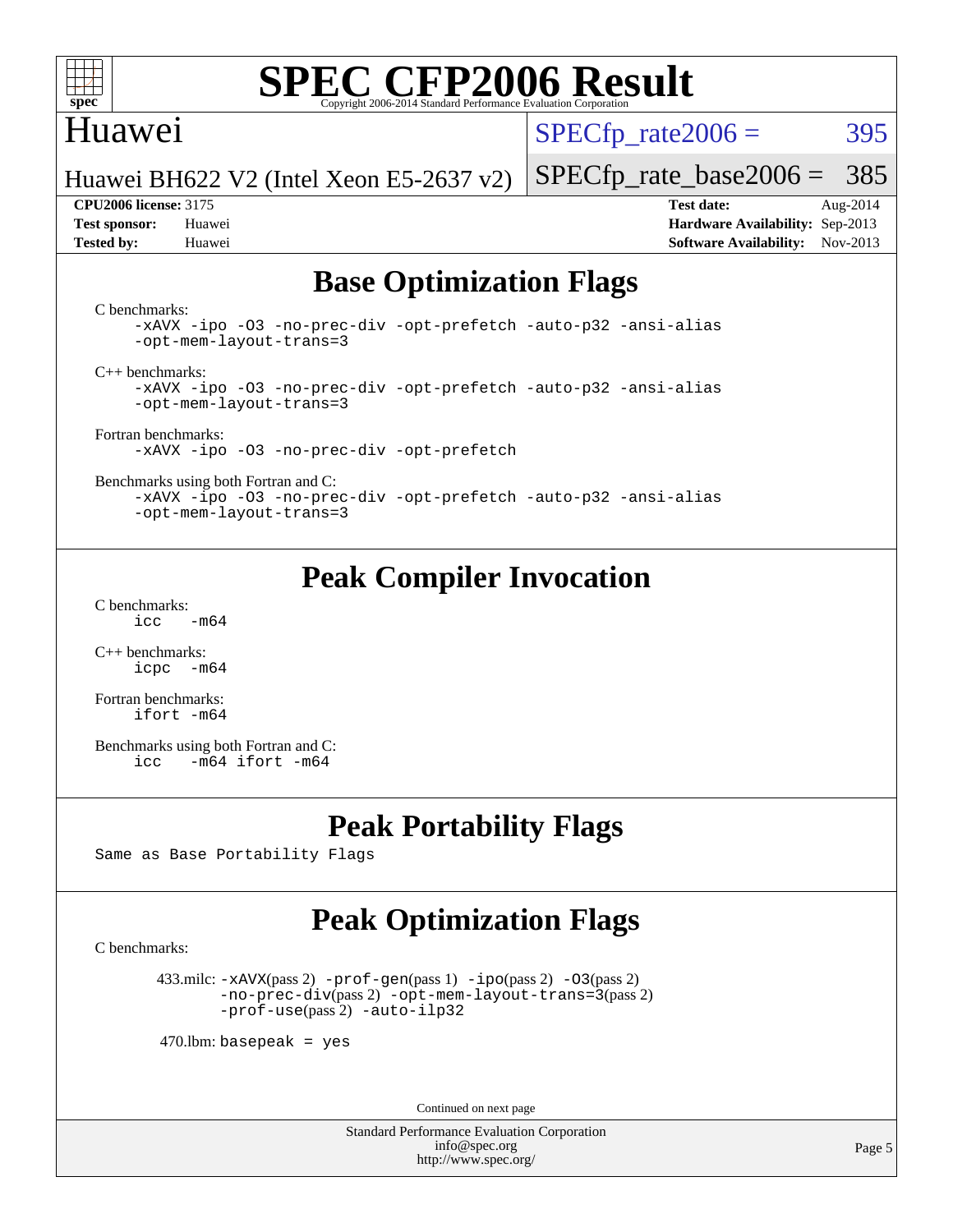

### Huawei

 $SPECTp\_rate2006 = 395$ 

[SPECfp\\_rate\\_base2006 =](http://www.spec.org/auto/cpu2006/Docs/result-fields.html#SPECfpratebase2006) 385

Huawei BH622 V2 (Intel Xeon E5-2637 v2)

**[CPU2006 license:](http://www.spec.org/auto/cpu2006/Docs/result-fields.html#CPU2006license)** 3175 **[Test date:](http://www.spec.org/auto/cpu2006/Docs/result-fields.html#Testdate)** Aug-2014 **[Test sponsor:](http://www.spec.org/auto/cpu2006/Docs/result-fields.html#Testsponsor)** Huawei **[Hardware Availability:](http://www.spec.org/auto/cpu2006/Docs/result-fields.html#HardwareAvailability)** Sep-2013 **[Tested by:](http://www.spec.org/auto/cpu2006/Docs/result-fields.html#Testedby)** Huawei **[Software Availability:](http://www.spec.org/auto/cpu2006/Docs/result-fields.html#SoftwareAvailability)** Nov-2013

## **[Peak Optimization Flags \(Continued\)](http://www.spec.org/auto/cpu2006/Docs/result-fields.html#PeakOptimizationFlags)**

 $482$ .sphinx $3$ : basepeak = yes

[C++ benchmarks:](http://www.spec.org/auto/cpu2006/Docs/result-fields.html#CXXbenchmarks)

444.namd:  $-x$ AVX(pass 2)  $-p$ rof-gen(pass 1)  $-p$ ipo(pass 2)  $-03$ (pass 2) [-no-prec-div](http://www.spec.org/cpu2006/results/res2014q3/cpu2006-20140826-31064.flags.html#user_peakPASS2_CXXFLAGSPASS2_LDFLAGS444_namd_f-no-prec-div)(pass 2) [-opt-mem-layout-trans=3](http://www.spec.org/cpu2006/results/res2014q3/cpu2006-20140826-31064.flags.html#user_peakPASS2_CXXFLAGS444_namd_f-opt-mem-layout-trans_a7b82ad4bd7abf52556d4961a2ae94d5)(pass 2) [-prof-use](http://www.spec.org/cpu2006/results/res2014q3/cpu2006-20140826-31064.flags.html#user_peakPASS2_CXXFLAGSPASS2_LDFLAGS444_namd_prof_use_bccf7792157ff70d64e32fe3e1250b55)(pass 2) [-fno-alias](http://www.spec.org/cpu2006/results/res2014q3/cpu2006-20140826-31064.flags.html#user_peakCXXOPTIMIZE444_namd_f-no-alias_694e77f6c5a51e658e82ccff53a9e63a) [-auto-ilp32](http://www.spec.org/cpu2006/results/res2014q3/cpu2006-20140826-31064.flags.html#user_peakCXXOPTIMIZE444_namd_f-auto-ilp32)  $447$ .dealII: basepeak = yes 450.soplex: basepeak = yes 453.povray: [-xAVX](http://www.spec.org/cpu2006/results/res2014q3/cpu2006-20140826-31064.flags.html#user_peakPASS2_CXXFLAGSPASS2_LDFLAGS453_povray_f-xAVX)(pass 2) [-prof-gen](http://www.spec.org/cpu2006/results/res2014q3/cpu2006-20140826-31064.flags.html#user_peakPASS1_CXXFLAGSPASS1_LDFLAGS453_povray_prof_gen_e43856698f6ca7b7e442dfd80e94a8fc)(pass 1) [-ipo](http://www.spec.org/cpu2006/results/res2014q3/cpu2006-20140826-31064.flags.html#user_peakPASS2_CXXFLAGSPASS2_LDFLAGS453_povray_f-ipo)(pass 2) [-O3](http://www.spec.org/cpu2006/results/res2014q3/cpu2006-20140826-31064.flags.html#user_peakPASS2_CXXFLAGSPASS2_LDFLAGS453_povray_f-O3)(pass 2) [-no-prec-div](http://www.spec.org/cpu2006/results/res2014q3/cpu2006-20140826-31064.flags.html#user_peakPASS2_CXXFLAGSPASS2_LDFLAGS453_povray_f-no-prec-div)(pass 2) [-opt-mem-layout-trans=3](http://www.spec.org/cpu2006/results/res2014q3/cpu2006-20140826-31064.flags.html#user_peakPASS2_CXXFLAGS453_povray_f-opt-mem-layout-trans_a7b82ad4bd7abf52556d4961a2ae94d5)(pass 2) [-prof-use](http://www.spec.org/cpu2006/results/res2014q3/cpu2006-20140826-31064.flags.html#user_peakPASS2_CXXFLAGSPASS2_LDFLAGS453_povray_prof_use_bccf7792157ff70d64e32fe3e1250b55)(pass 2) [-unroll4](http://www.spec.org/cpu2006/results/res2014q3/cpu2006-20140826-31064.flags.html#user_peakCXXOPTIMIZE453_povray_f-unroll_4e5e4ed65b7fd20bdcd365bec371b81f) [-ansi-alias](http://www.spec.org/cpu2006/results/res2014q3/cpu2006-20140826-31064.flags.html#user_peakCXXOPTIMIZE453_povray_f-ansi-alias) [Fortran benchmarks](http://www.spec.org/auto/cpu2006/Docs/result-fields.html#Fortranbenchmarks):  $410.bwaves: basepeak = yes$  416.gamess: [-xAVX](http://www.spec.org/cpu2006/results/res2014q3/cpu2006-20140826-31064.flags.html#user_peakPASS2_FFLAGSPASS2_LDFLAGS416_gamess_f-xAVX)(pass 2) [-prof-gen](http://www.spec.org/cpu2006/results/res2014q3/cpu2006-20140826-31064.flags.html#user_peakPASS1_FFLAGSPASS1_LDFLAGS416_gamess_prof_gen_e43856698f6ca7b7e442dfd80e94a8fc)(pass 1) [-ipo](http://www.spec.org/cpu2006/results/res2014q3/cpu2006-20140826-31064.flags.html#user_peakPASS2_FFLAGSPASS2_LDFLAGS416_gamess_f-ipo)(pass 2) [-O3](http://www.spec.org/cpu2006/results/res2014q3/cpu2006-20140826-31064.flags.html#user_peakPASS2_FFLAGSPASS2_LDFLAGS416_gamess_f-O3)(pass 2) [-no-prec-div](http://www.spec.org/cpu2006/results/res2014q3/cpu2006-20140826-31064.flags.html#user_peakPASS2_FFLAGSPASS2_LDFLAGS416_gamess_f-no-prec-div)(pass 2) [-prof-use](http://www.spec.org/cpu2006/results/res2014q3/cpu2006-20140826-31064.flags.html#user_peakPASS2_FFLAGSPASS2_LDFLAGS416_gamess_prof_use_bccf7792157ff70d64e32fe3e1250b55)(pass 2) [-unroll2](http://www.spec.org/cpu2006/results/res2014q3/cpu2006-20140826-31064.flags.html#user_peakOPTIMIZE416_gamess_f-unroll_784dae83bebfb236979b41d2422d7ec2) [-inline-level=0](http://www.spec.org/cpu2006/results/res2014q3/cpu2006-20140826-31064.flags.html#user_peakOPTIMIZE416_gamess_f-inline-level_318d07a09274ad25e8d15dbfaa68ba50) [-scalar-rep-](http://www.spec.org/cpu2006/results/res2014q3/cpu2006-20140826-31064.flags.html#user_peakOPTIMIZE416_gamess_f-disablescalarrep_abbcad04450fb118e4809c81d83c8a1d) 434.zeusmp: basepeak = yes

437.leslie3d: [-xAVX](http://www.spec.org/cpu2006/results/res2014q3/cpu2006-20140826-31064.flags.html#user_peakOPTIMIZE437_leslie3d_f-xAVX) [-ipo](http://www.spec.org/cpu2006/results/res2014q3/cpu2006-20140826-31064.flags.html#user_peakOPTIMIZE437_leslie3d_f-ipo) [-O3](http://www.spec.org/cpu2006/results/res2014q3/cpu2006-20140826-31064.flags.html#user_peakOPTIMIZE437_leslie3d_f-O3) [-no-prec-div](http://www.spec.org/cpu2006/results/res2014q3/cpu2006-20140826-31064.flags.html#user_peakOPTIMIZE437_leslie3d_f-no-prec-div) [-opt-prefetch](http://www.spec.org/cpu2006/results/res2014q3/cpu2006-20140826-31064.flags.html#user_peakOPTIMIZE437_leslie3d_f-opt-prefetch)

459.GemsFDTD: basepeak = yes

 465.tonto: [-xAVX](http://www.spec.org/cpu2006/results/res2014q3/cpu2006-20140826-31064.flags.html#user_peakPASS2_FFLAGSPASS2_LDFLAGS465_tonto_f-xAVX)(pass 2) [-prof-gen](http://www.spec.org/cpu2006/results/res2014q3/cpu2006-20140826-31064.flags.html#user_peakPASS1_FFLAGSPASS1_LDFLAGS465_tonto_prof_gen_e43856698f6ca7b7e442dfd80e94a8fc)(pass 1) [-ipo](http://www.spec.org/cpu2006/results/res2014q3/cpu2006-20140826-31064.flags.html#user_peakPASS2_FFLAGSPASS2_LDFLAGS465_tonto_f-ipo)(pass 2) [-O3](http://www.spec.org/cpu2006/results/res2014q3/cpu2006-20140826-31064.flags.html#user_peakPASS2_FFLAGSPASS2_LDFLAGS465_tonto_f-O3)(pass 2) [-no-prec-div](http://www.spec.org/cpu2006/results/res2014q3/cpu2006-20140826-31064.flags.html#user_peakPASS2_FFLAGSPASS2_LDFLAGS465_tonto_f-no-prec-div)(pass 2) [-prof-use](http://www.spec.org/cpu2006/results/res2014q3/cpu2006-20140826-31064.flags.html#user_peakPASS2_FFLAGSPASS2_LDFLAGS465_tonto_prof_use_bccf7792157ff70d64e32fe3e1250b55)(pass 2) [-unroll4](http://www.spec.org/cpu2006/results/res2014q3/cpu2006-20140826-31064.flags.html#user_peakOPTIMIZE465_tonto_f-unroll_4e5e4ed65b7fd20bdcd365bec371b81f) [-auto](http://www.spec.org/cpu2006/results/res2014q3/cpu2006-20140826-31064.flags.html#user_peakOPTIMIZE465_tonto_f-auto) [-inline-calloc](http://www.spec.org/cpu2006/results/res2014q3/cpu2006-20140826-31064.flags.html#user_peakOPTIMIZE465_tonto_f-inline-calloc) [-opt-malloc-options=3](http://www.spec.org/cpu2006/results/res2014q3/cpu2006-20140826-31064.flags.html#user_peakOPTIMIZE465_tonto_f-opt-malloc-options_13ab9b803cf986b4ee62f0a5998c2238)

[Benchmarks using both Fortran and C](http://www.spec.org/auto/cpu2006/Docs/result-fields.html#BenchmarksusingbothFortranandC):

 435.gromacs: [-xAVX](http://www.spec.org/cpu2006/results/res2014q3/cpu2006-20140826-31064.flags.html#user_peakPASS2_CFLAGSPASS2_FFLAGSPASS2_LDFLAGS435_gromacs_f-xAVX)(pass 2) [-prof-gen](http://www.spec.org/cpu2006/results/res2014q3/cpu2006-20140826-31064.flags.html#user_peakPASS1_CFLAGSPASS1_FFLAGSPASS1_LDFLAGS435_gromacs_prof_gen_e43856698f6ca7b7e442dfd80e94a8fc)(pass 1) [-ipo](http://www.spec.org/cpu2006/results/res2014q3/cpu2006-20140826-31064.flags.html#user_peakPASS2_CFLAGSPASS2_FFLAGSPASS2_LDFLAGS435_gromacs_f-ipo)(pass 2) [-O3](http://www.spec.org/cpu2006/results/res2014q3/cpu2006-20140826-31064.flags.html#user_peakPASS2_CFLAGSPASS2_FFLAGSPASS2_LDFLAGS435_gromacs_f-O3)(pass 2) [-no-prec-div](http://www.spec.org/cpu2006/results/res2014q3/cpu2006-20140826-31064.flags.html#user_peakPASS2_CFLAGSPASS2_FFLAGSPASS2_LDFLAGS435_gromacs_f-no-prec-div)(pass 2) [-opt-mem-layout-trans=3](http://www.spec.org/cpu2006/results/res2014q3/cpu2006-20140826-31064.flags.html#user_peakPASS2_CFLAGS435_gromacs_f-opt-mem-layout-trans_a7b82ad4bd7abf52556d4961a2ae94d5)(pass 2) [-prof-use](http://www.spec.org/cpu2006/results/res2014q3/cpu2006-20140826-31064.flags.html#user_peakPASS2_CFLAGSPASS2_FFLAGSPASS2_LDFLAGS435_gromacs_prof_use_bccf7792157ff70d64e32fe3e1250b55)(pass 2) [-opt-prefetch](http://www.spec.org/cpu2006/results/res2014q3/cpu2006-20140826-31064.flags.html#user_peakOPTIMIZE435_gromacs_f-opt-prefetch) [-auto-ilp32](http://www.spec.org/cpu2006/results/res2014q3/cpu2006-20140826-31064.flags.html#user_peakCOPTIMIZE435_gromacs_f-auto-ilp32)

436.cactusADM: basepeak = yes

454.calculix: basepeak = yes

481.wrf: [-xAVX](http://www.spec.org/cpu2006/results/res2014q3/cpu2006-20140826-31064.flags.html#user_peakOPTIMIZE481_wrf_f-xAVX) [-ipo](http://www.spec.org/cpu2006/results/res2014q3/cpu2006-20140826-31064.flags.html#user_peakOPTIMIZE481_wrf_f-ipo) [-O3](http://www.spec.org/cpu2006/results/res2014q3/cpu2006-20140826-31064.flags.html#user_peakOPTIMIZE481_wrf_f-O3) [-no-prec-div](http://www.spec.org/cpu2006/results/res2014q3/cpu2006-20140826-31064.flags.html#user_peakOPTIMIZE481_wrf_f-no-prec-div) [-auto-ilp32](http://www.spec.org/cpu2006/results/res2014q3/cpu2006-20140826-31064.flags.html#user_peakCOPTIMIZE481_wrf_f-auto-ilp32)

The flags files that were used to format this result can be browsed at

<http://www.spec.org/cpu2006/flags/Intel-ic14.0-official-linux64.20140128.html> <http://www.spec.org/cpu2006/flags/Huawei-Platform-Settings-V1.0-IVB-RevG.html>

| <b>Standard Performance Evaluation Corporation</b> |
|----------------------------------------------------|
| info@spec.org                                      |
| http://www.spec.org/                               |